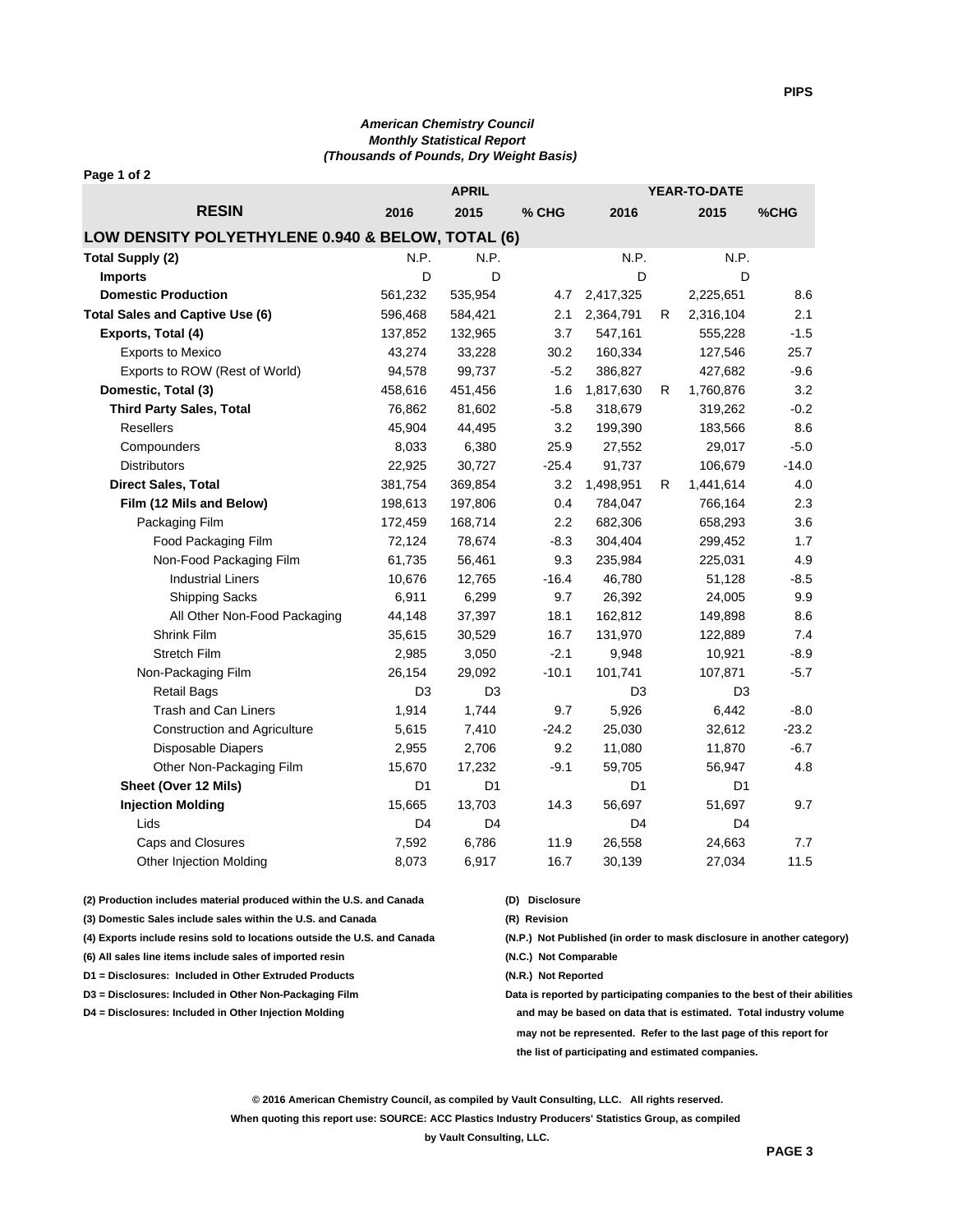## *American Chemistry Council Monthly Statistical Report (Thousands of Pounds, Dry Weight Basis)*

| Page 2 of 2                                                                                                                                                                                         |        |                     |                                                                        |         |                     |         |  |  |  |
|-----------------------------------------------------------------------------------------------------------------------------------------------------------------------------------------------------|--------|---------------------|------------------------------------------------------------------------|---------|---------------------|---------|--|--|--|
|                                                                                                                                                                                                     |        | <b>APRIL</b>        |                                                                        |         | <b>YEAR-TO-DATE</b> |         |  |  |  |
| <b>RESIN</b>                                                                                                                                                                                        | 2016   | 2015                | $%$ CHG                                                                | 2016    | 2015                | %CHG    |  |  |  |
| LOW DENSITY POLYETHYLENE 0.940 & BELOW, TOTAL (6)                                                                                                                                                   |        |                     |                                                                        |         |                     |         |  |  |  |
| <b>Extrusion Coating</b>                                                                                                                                                                            | 68,738 | 75,802              | $-9.3$                                                                 | 287,539 | 290,206             | $-0.9$  |  |  |  |
| Paperboard                                                                                                                                                                                          | 34,216 | 44,828              | $-23.7$                                                                | 149,903 | 168,307             | $-10.9$ |  |  |  |
| All Other Extrusion Coating                                                                                                                                                                         | 34,522 | 30,974              | 11.5                                                                   | 137,636 | 121,899             | 12.9    |  |  |  |
| <b>Blow Molding</b>                                                                                                                                                                                 | 6,518  | 6,199               | 5.1                                                                    | 23,209  | 27.937              | $-16.9$ |  |  |  |
| <b>Other Extruded Products</b>                                                                                                                                                                      | 70,352 | 56.783              | 23.9                                                                   | 264.065 | 214.987             | 22.8    |  |  |  |
| <b>Adhesives and Sealants</b>                                                                                                                                                                       | 15,683 | 12,726              | 23.2                                                                   | 60,618  | 64,216              | $-5.6$  |  |  |  |
| <b>All Other Conversion Processes</b>                                                                                                                                                               | 6,185  | 6,835               | $-9.5$                                                                 | 22,776  | 26,407              | $-13.8$ |  |  |  |
| (2) Production includes material produced within the U.S. and Canada                                                                                                                                |        |                     | <b>Disclosure</b><br>(D)                                               |         |                     |         |  |  |  |
| (3) Domestic Sales include sales within the U.S. and Canada<br>(4) Exports include resins sold to locations outside the U.S. and Canada<br>(6) All sales line items include sales of imported resin |        |                     | (R) Revision                                                           |         |                     |         |  |  |  |
|                                                                                                                                                                                                     |        |                     | (N.P.) Not Published (in order to mask disclosure in another category) |         |                     |         |  |  |  |
|                                                                                                                                                                                                     |        |                     | (N.C.) Not Comparable                                                  |         |                     |         |  |  |  |
| D1 = Disclosures: Included in Other Extruded Products                                                                                                                                               |        | (N.R.) Not Reported |                                                                        |         |                     |         |  |  |  |

**D3 = Disclosures: Included in Other Non-Packaging Film Data is reported by participating companies to the best of their abilities D4 = Disclosures: Included in Other Injection Molding and may be based on data that is estimated. Total industry volume may not be represented. Refer to the last page of this report for the list of participating and estimated companies.**

> **© 2016 American Chemistry Council, as compiled by Vault Consulting, LLC. All rights reserved. When quoting this report use: SOURCE: ACC Plastics Industry Producers' Statistics Group, as compiled by Vault Consulting, LLC.**

> > **PAGE 4**